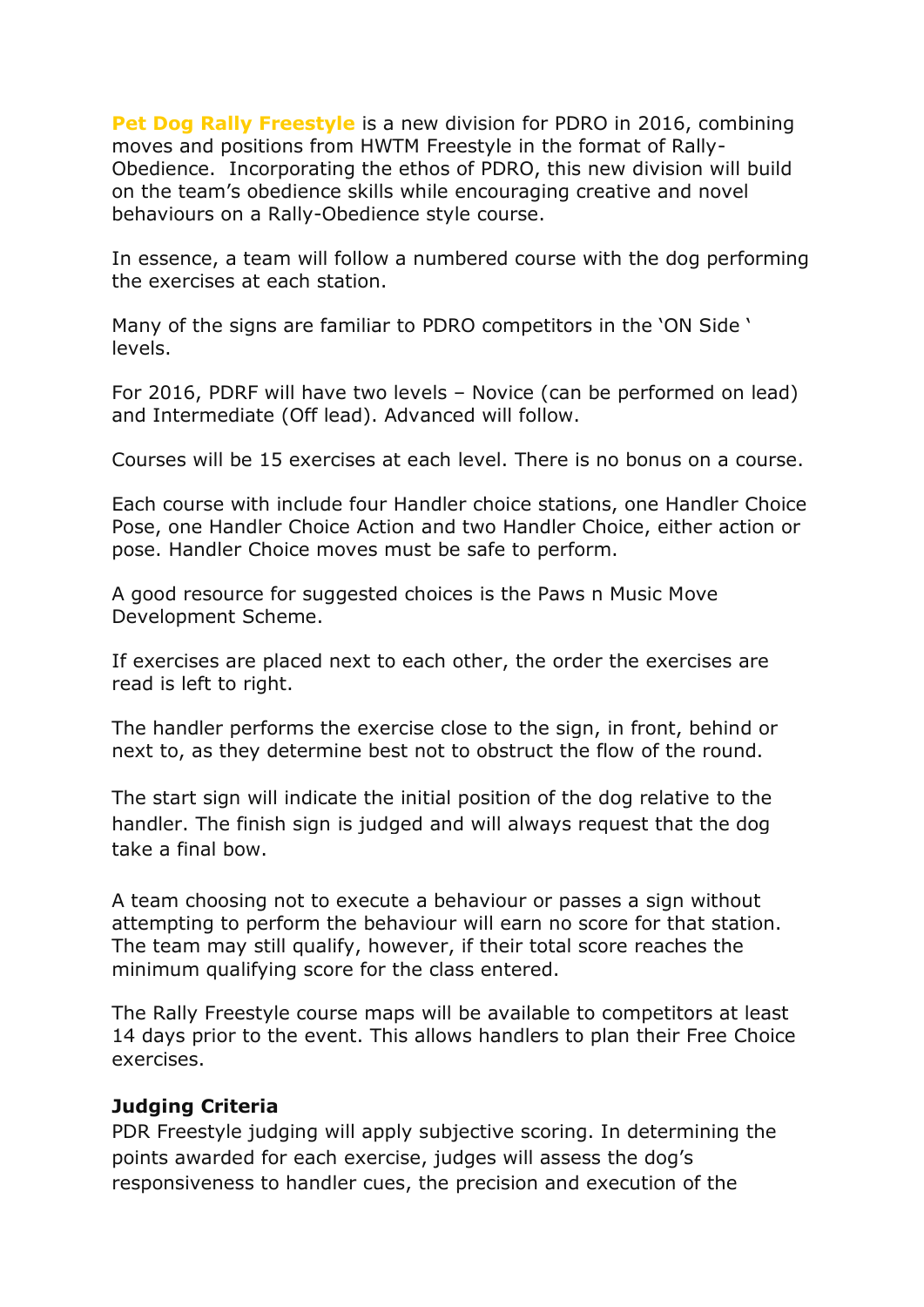behaviour(s) represented on each sign, the precision of the start and ending position of each behaviour(s) indicated on each sign, the apparent teamwork between dog and handler (that is, the evident engagement, support and willingness to work together and also the apparent enjoyment derived from working together), and the ability of the dog to focus on both the task and the handler. A handler that chooses to perform their run on lead needs to take into consideration their ability to use the lead appropriately. Leads should not be shorter than 4 ft. including "tabs", or longer than 6ft. Retractable leads are not allowed in the performance ring.

PDRO rules and guidelines should be followed in relation to collars.

Harsh handling will result in the team being asked to leave the ring.

Leads may not be used to manipulate the dog or restrict the dog's movement in the form of a "tight lead". The use of a tight lead will result in a lower score for execution of the behaviour as well as lower scores in Heelwork and Teamwork. It is recommended that exhibitors work to maintain a "J" between the clip of the lead on the dog's collar and the hand which holds the lead. This will help to ensure that a tight lead does not occur.

Any exercise where the handler uses the lead for lead pops/jerks will be scored a zero (0). If lead pops/jerks are used between the exercises while performing, the team will receive a score of zero (0) for both Teamwork and Heelwork. A judge will request a handler that corrects the dog through the lead persistently to leave the ring.

Leads may be dropped while performing behaviours in which the dog passes through the handler's legs or Free Choice behaviours where the lead would impede the dog's ability to complete the behaviour. The lead must then be picked up before continuing to the next exercise.

Large lure-like hand cues at any level will earn lower scores than subtle hand or body cues or verbal-only cues.

PDR Freestyle is not a timed event.

Food/toy rewards may be given prior to passing the Start and after the Finish sign.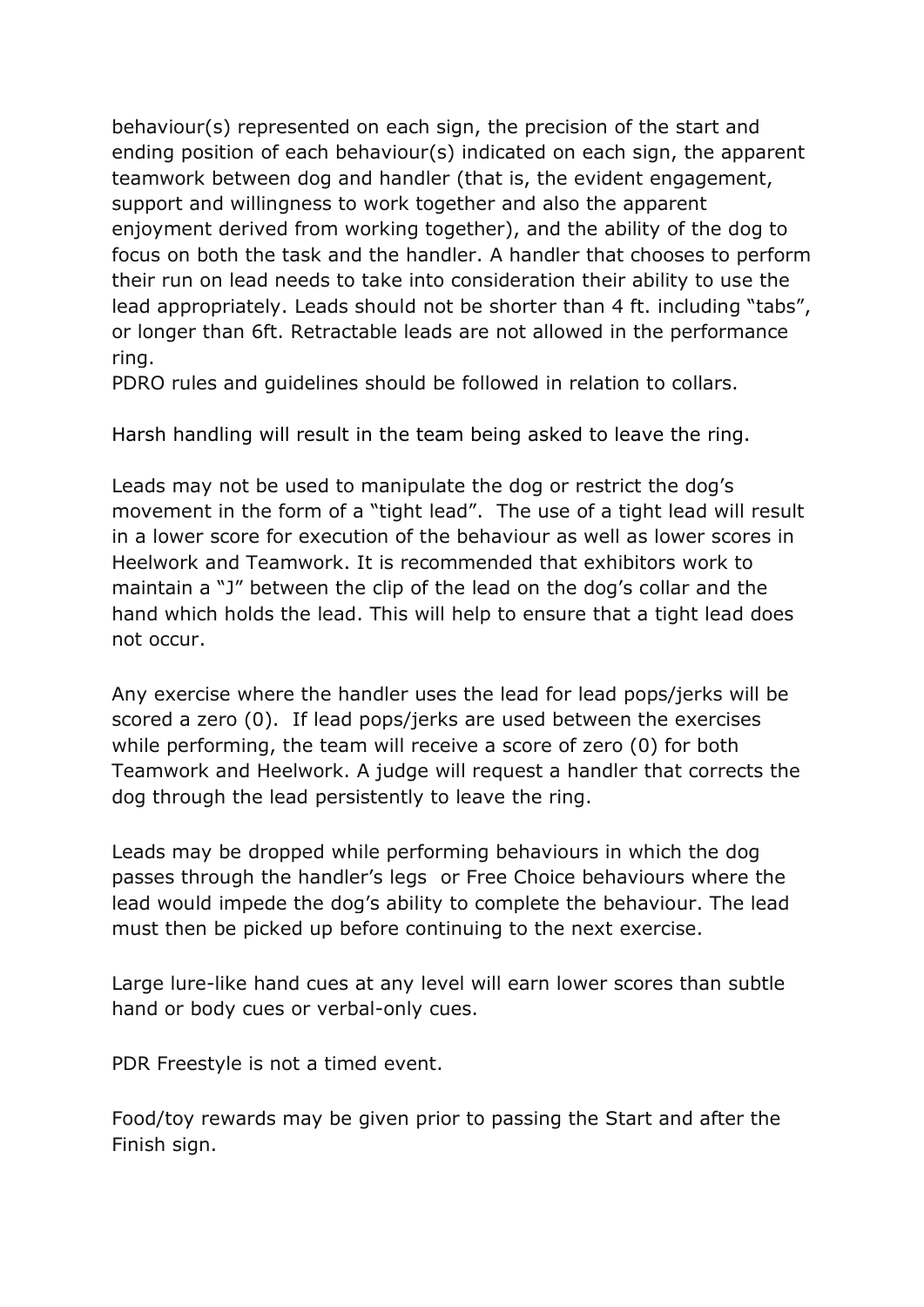On course, reinforcement may be given where this does not affect the flow of the round.

LURING Teams will not score over  $1 - 3$  at an exercise where they are judged to have 'lured'. Attention and Teamwork scores cannot exceed 1 – 3 when the team is judged to have 'lured'. You may request the judge to allow a training round and use toys and food throughout.

Competitors must ensure their rewards to not break or drop onto the floor or they may be excused from the ring. Play with the dog must be contained that it does not disrupt the course. Toys with squeaks or other sounds are not allowed in the ring or competition vicinity.

#### **Scoring Guidelines**

Each team enters the ring with 0 points. There are no deductions taken in PDR Freestyle. Teams earn their points through the execution of each sign, their heelwork, attention and additional points earned for creativity, execution and complexity at each Handler Choice sign. Competitors can earn a maximum of 200 points and need a total score of 120 points to qualify.

Scoring is subjective.

#### **Points are awarded based on a 1-10 scale:**

A sign performed "With Significant Deficiencies" can earn 1-3 points A sign performed "Adequately to Well" can earn 4-7 points A sign performed "Very Well to Superb" can earn 8-10 points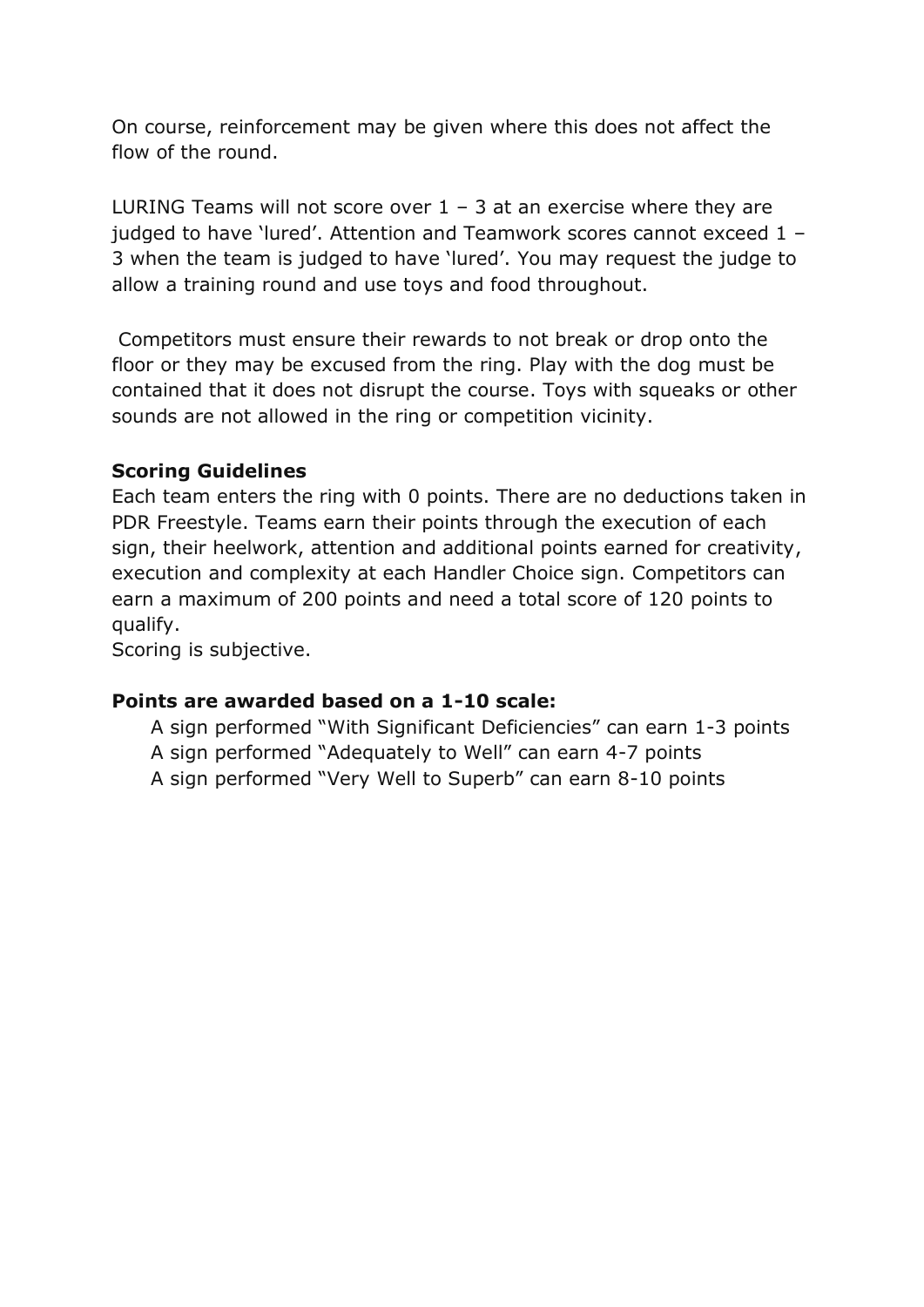**Light Green = DOG Dark Green = Handler**

**Black = Novice Blue = Intermediate** 

**Freestyle 1**



Dog is at heel.

The dog and handler make a parallel uturn to the left, effecting a change of direction with the dog changing to the right hand side of the handler.

**Freestyle 2**

## **Change Sides Parallel Right**



Dog is at side. The dog and handler make a parallel about turn to the right, effecting a change of direction with the dog changing to the left hand side of the handler.

# **Freestyle 3**



Dog is at heel. With the dog on the handler's left side the dog and handler make an opposite about turn away from each other, effecting a change of direction with the dog changing to the right hand side of the handler.

# **Freestyle 4**



Dog is at side. With the dog on the handler's right side the dog and handler make an opposite about turn away from each other,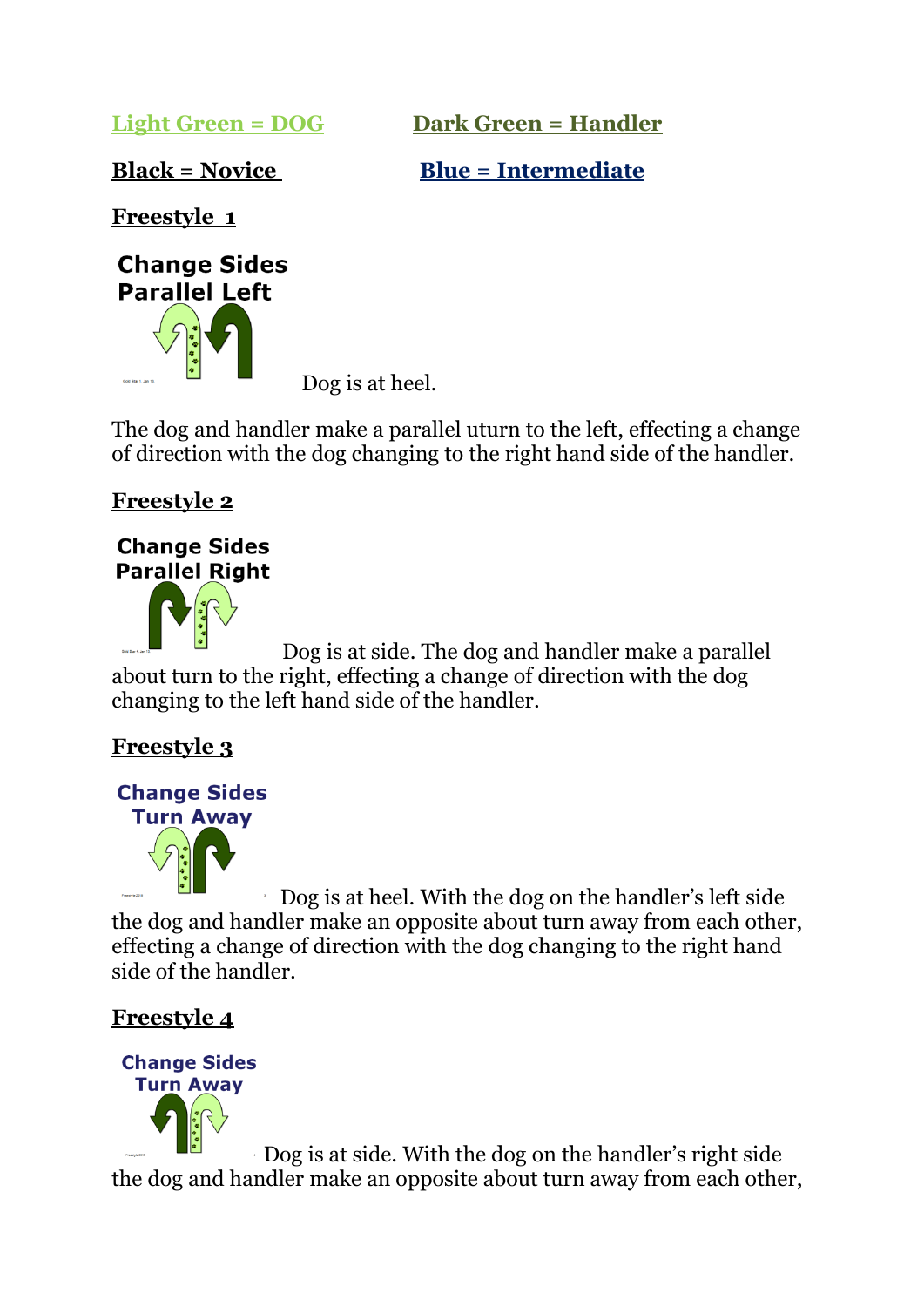effecting a change of direction with the dog changing to the left hand side of the handler.

# **Freestyle 5**

## **Change Sides**



Dog is at heel. With the dog on the handler's left side the dog and handler make a 180 degree turn towards each other, effecting a change of direction with the dog changing to the right hand side of the handler. The team continue in Normal Pace.

# **Freestyle 6**

# **Change Sides**



Dog is at side. With the dog on the handler's right side, the dog and handler make a 180 degree turn towards each other, effecting a change of direction with the dog changing to the left hand side of the handler. The team continue in Normal Pace.

## **Freestyle 7**



Dog is at Heel. While walking forward, the handler calls the dog front and takes some steps back before making a 180 degree turn to their left and proceeding with the dog at Side. Normal pace and flow are maintained throughout.

# **Freestyle 8**



Dog is at Side. While walking forward, the handler calls the dog front and takes some steps back before making a 180 degree turn to their right and proceeding with the dog at Heel. Normal pace and flow are maintained throughout.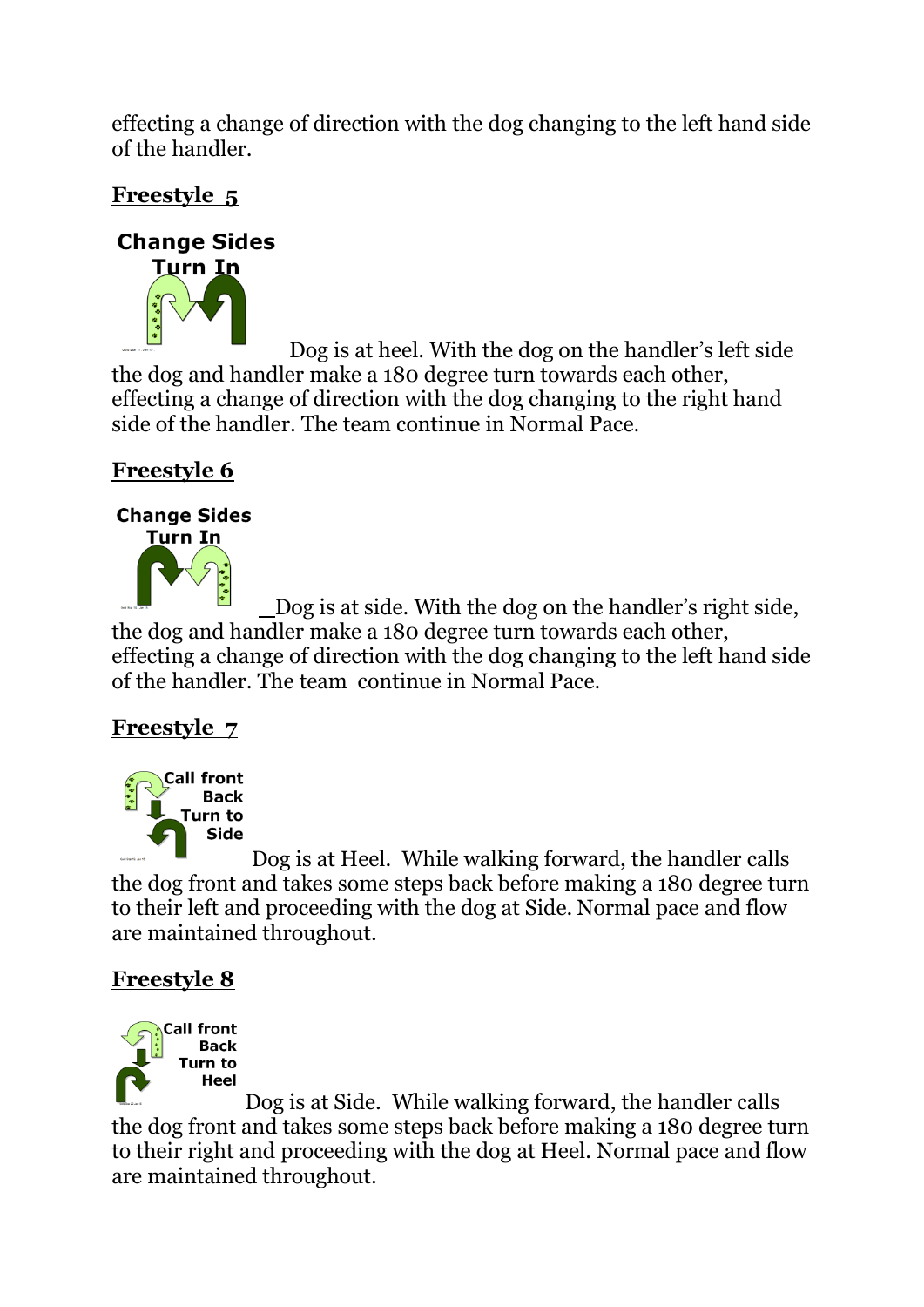



The dog makes a change of side from the left to the right by weaving/crossing through the handler's legs. The handler may pause, the right leg is forward.

## **Freestyle 10**



The dog makes a change of side from the right to the left by weaving/crossing through the handler's legs. The handler may pause, the left leg is forward.

## **Freestyle 11**



The dog makes a change of side (right or left) by crossing in front of the handler. The dog may turn to its right or left to take up position next to the handler.

# **Freestyle 12**



As above, but the dog crosses behind the handler.

# **Freestyle 13**



The Handler makes a change of side (right or left) by crossing in front of the dog. The handler may turn to their right or left to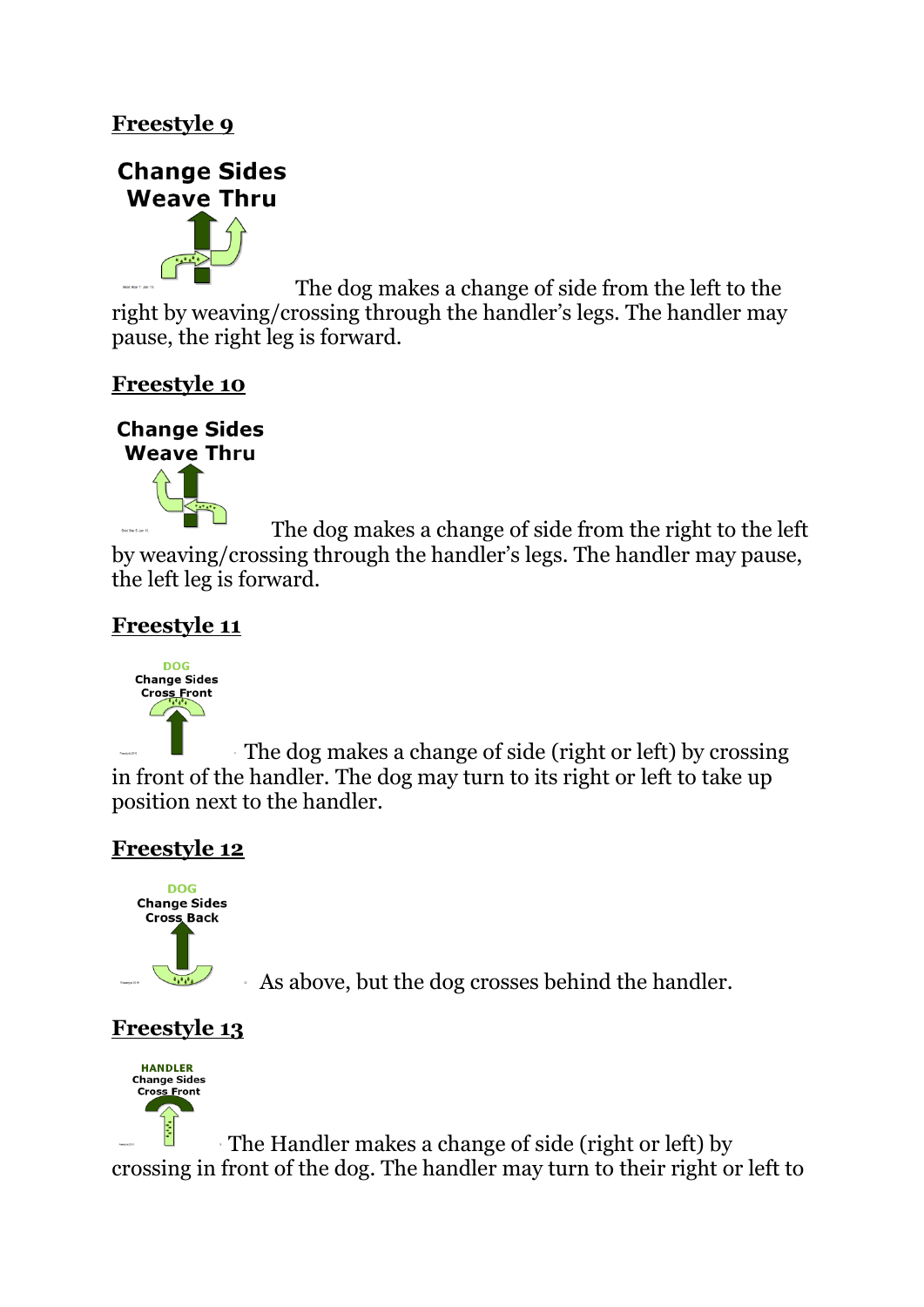take up position next to the dog.

## **Freestyle 14**



As above, but the handler crosses behind the dog.

## **Freestyle 15**

**DOG CIRCLES LEFT** 



With the dog on the left side, the dog only makes a circle to the left. The handler may be stationary or walking forward in Normal Pace. The dog must effect a 360 degree turn back to side position before the handler continues.

## **Freestyle 16**

#### **DOG CIRCLES RIGHT**



With the dog on the right side, the dog only makes a circle to the right. The handler may be stationary or walking forward in Normal Pace. The dog must effect a 360 degree turn back to side position before the handler continues.

## **Freestyle 17**



At the sign the handler calls the dog to the front position from either side. The dog does not sit. Together the team make one side step to the handlers left. Handler cues dog back to heel position they commenced the exercise in and the team move forward.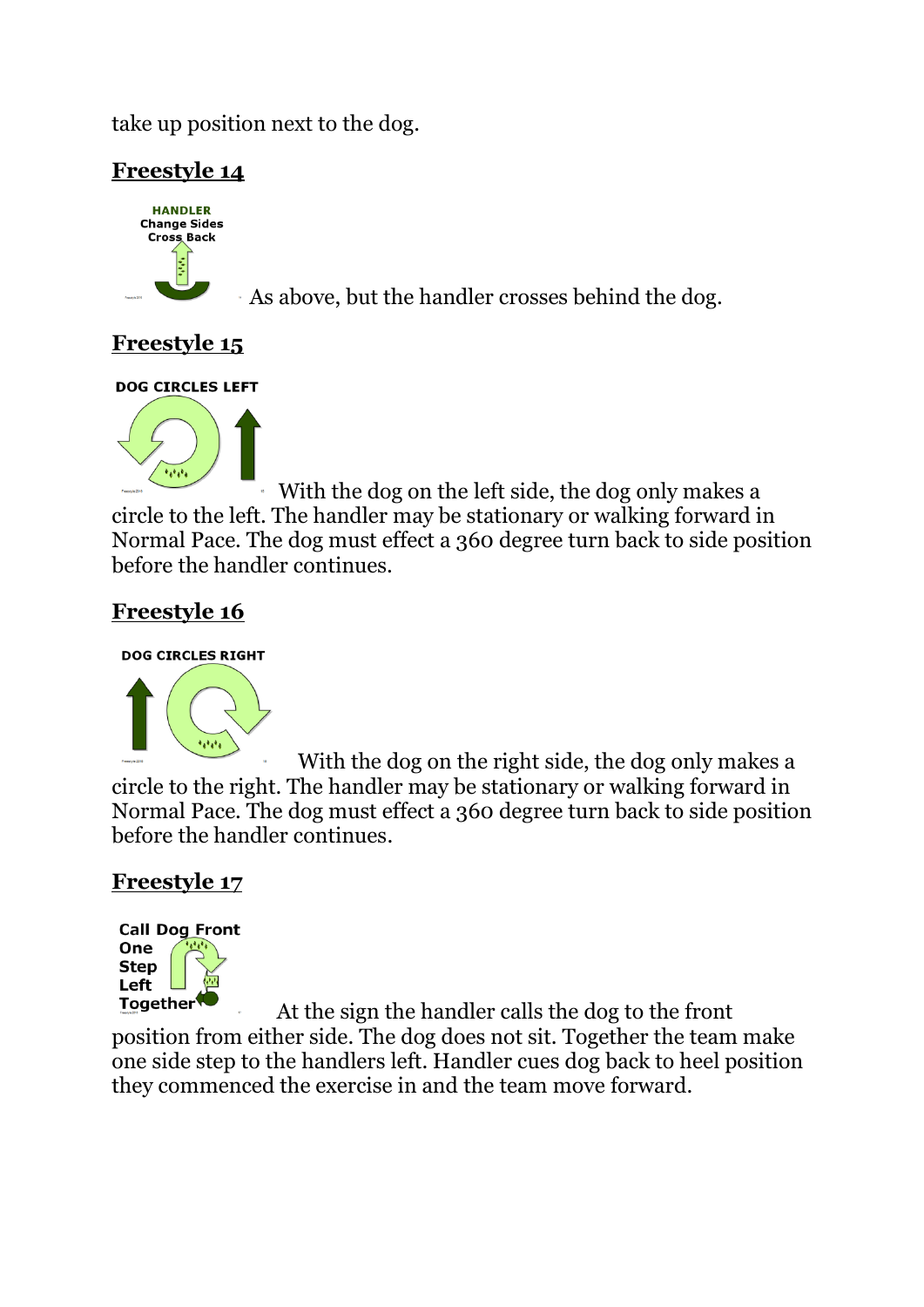

As above, but the step is taken to the handler's right.

## **Freestyle 19**



At the sign the handler calls the dog to the front position from either side. The dog does not sit. Together the team make two steps, the handler moves forward as the dog moves backward. The dog is cued back to the heel position they commenced the exercise in and the team move forward.

## **Freestyle 20**



With the dog on either side and without stopping the handler calls the dog to stand front and together the team take four sideways steps to the handlers left. The handler cues the dog to the heel position they commenced the exercise in and the team move forward.

## **Freestyle 21**



As above, but the side steps are made to the handler's

right.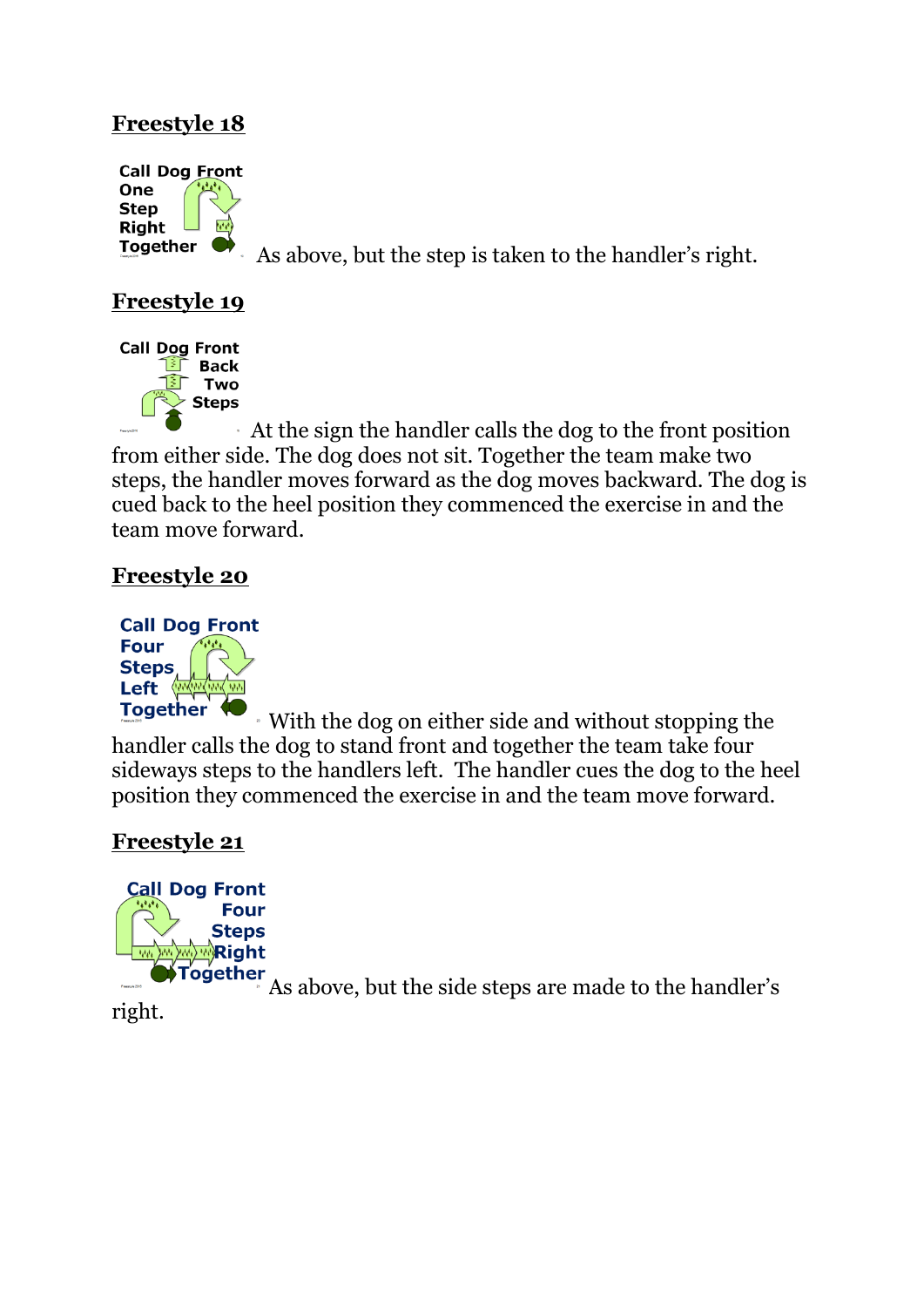

Steps With the dog on either side and without stopping the handler calls the dog to stand front and together the team take four steps. The dog is going backward as the handler goes forward. The hander cues the dog to to the heel position they commenced the exercise in and the team move forward.

#### **Freestyle 23**



With the dog in heel position and without stopping, the team take two backward steps together before moving forward. **Freestyle 24**



With the dog in side position and without stopping, the team take two backward steps together before moving forward.

## **Freestyle 25**



With the dog in heel position and without stopping, the team take six backward steps together before moving forward. **Freestyle 26**



With the dog in side position and without stopping, the team take six backward steps together before moving forward.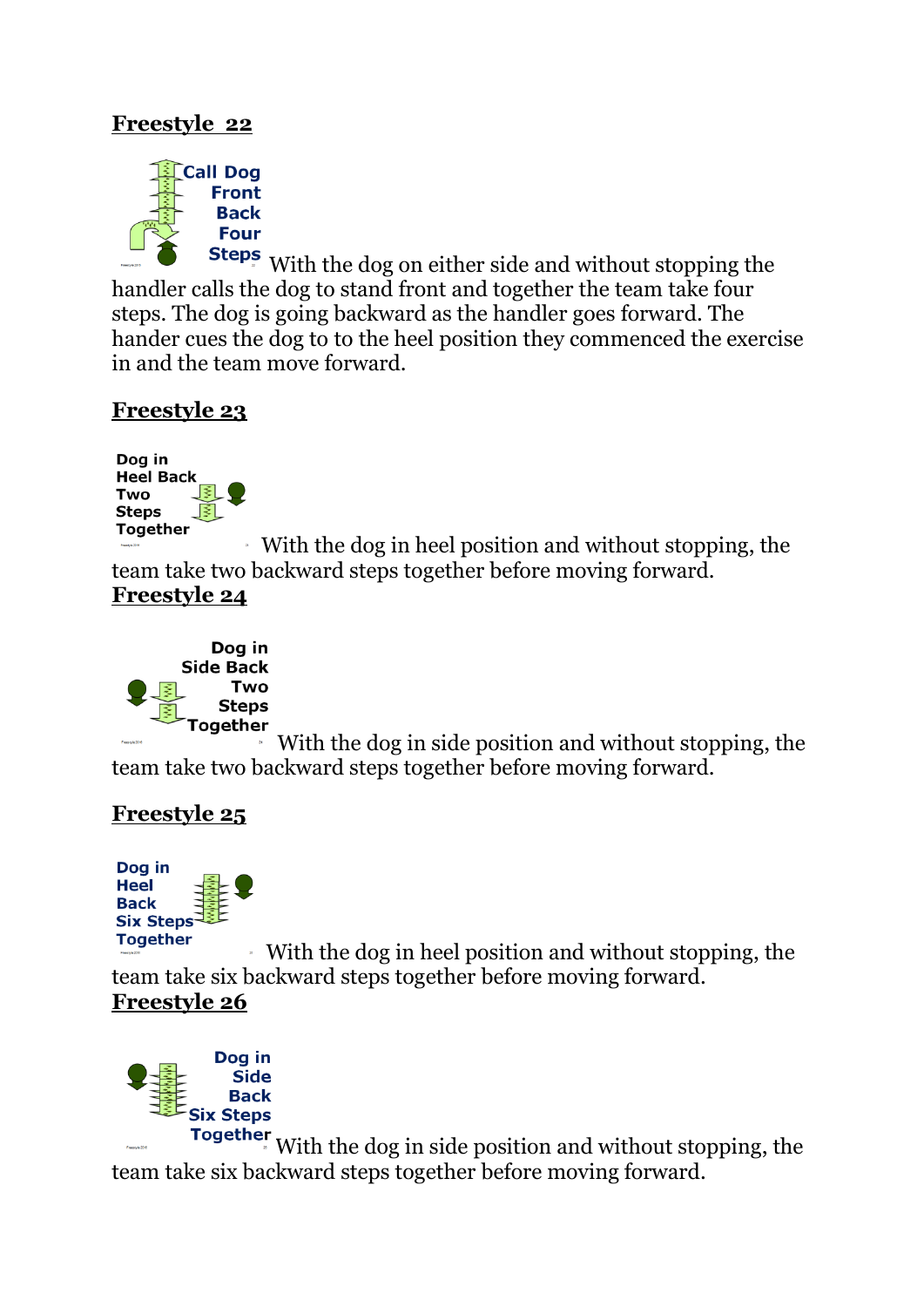## **Freestyle 27.**



 At the sign the handler cues the dog to pass across the front of him/her and make an about turn right. At the same time the handler makes a 180<sup>°</sup> turn to the left, and the team move forward together in the heel position having effected a change of direction. Not a change of side.

## **Freestyle 28**



**side**  At the sign the handler cues the dog to pass across the front of him/her and make an about turn left. At the same time the handler makes a 180<sup>o</sup> turn to the right, and the team move forward together in the side position having effected a change of direction. Not a change of side.

## **Freestyle 29**



 Dog is in heel, the handler cues the dog to pass across the front of him/her and circle to the left back to the left heel position.

## **Freestyle 30**



Dog is in side, the handler cues the dog to pass across the front of him/her and circle to the right back to the right side position.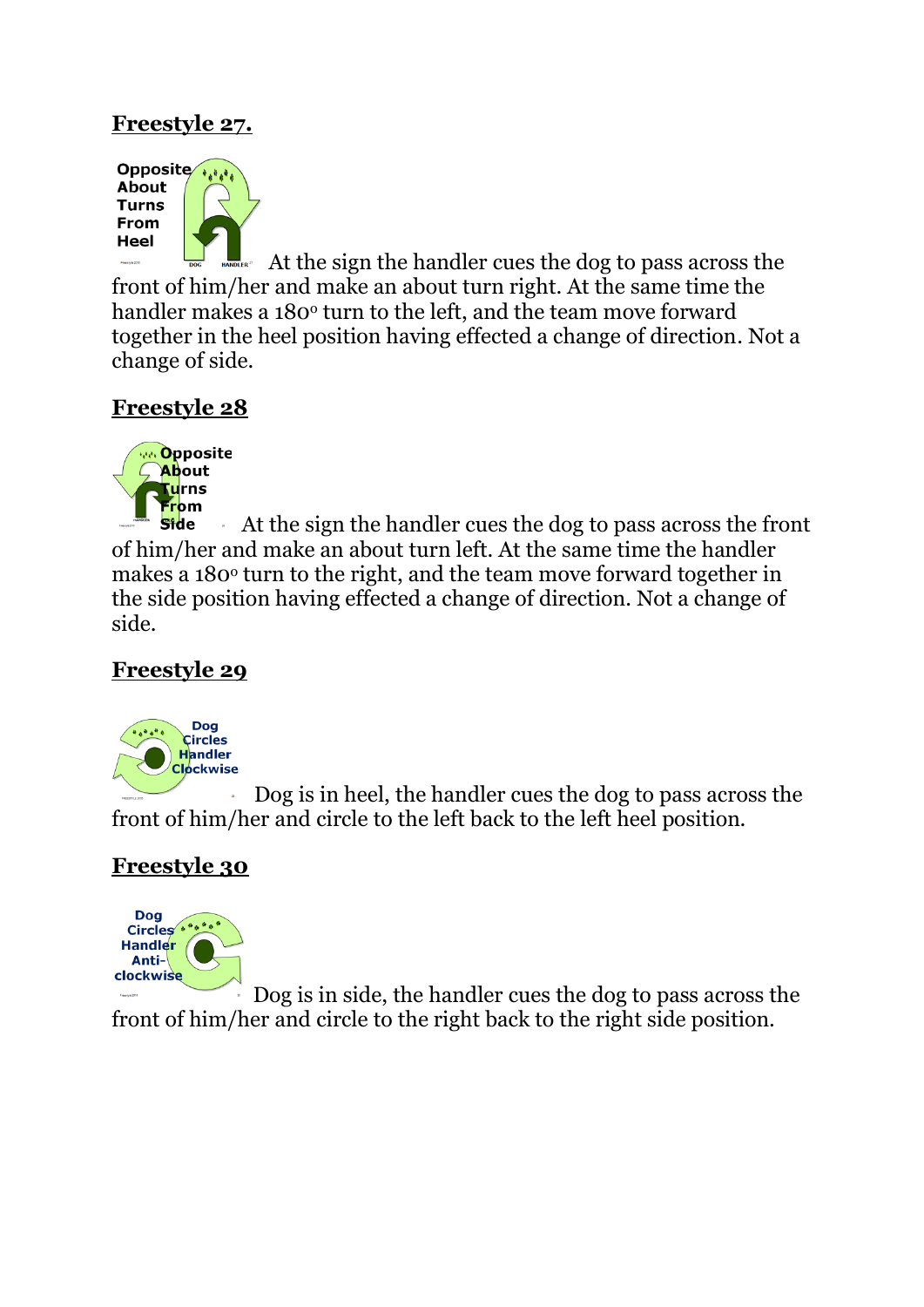#### **Freestyle 31 Freestyle 32**





The dog makes two complete circles from any heel position.

## **Freestyle 33**



: Dog performs a figure 8 thru handler's legs 2 times, crossing under the handler's legs a total of 4 times. Handler's legs should not move excessively and appear to be posts for the dog to perform a figure 8 around.

#### **Freestyle 34**

**Walking Weave** Thru 4 times



Dog performs a walking weave, passing thru the handler's far leg 4 times.

## **Freestyle 35**

**SERPENTINE Two loops** 

The team make a series of 4 loops, in heel or side position, to arrive at the next exercise.

## **Freestyle 36**

**SERPENTINE Four Loops** The team make a series of 4 loops, in heel, side or front position, to arrive at the next exercise.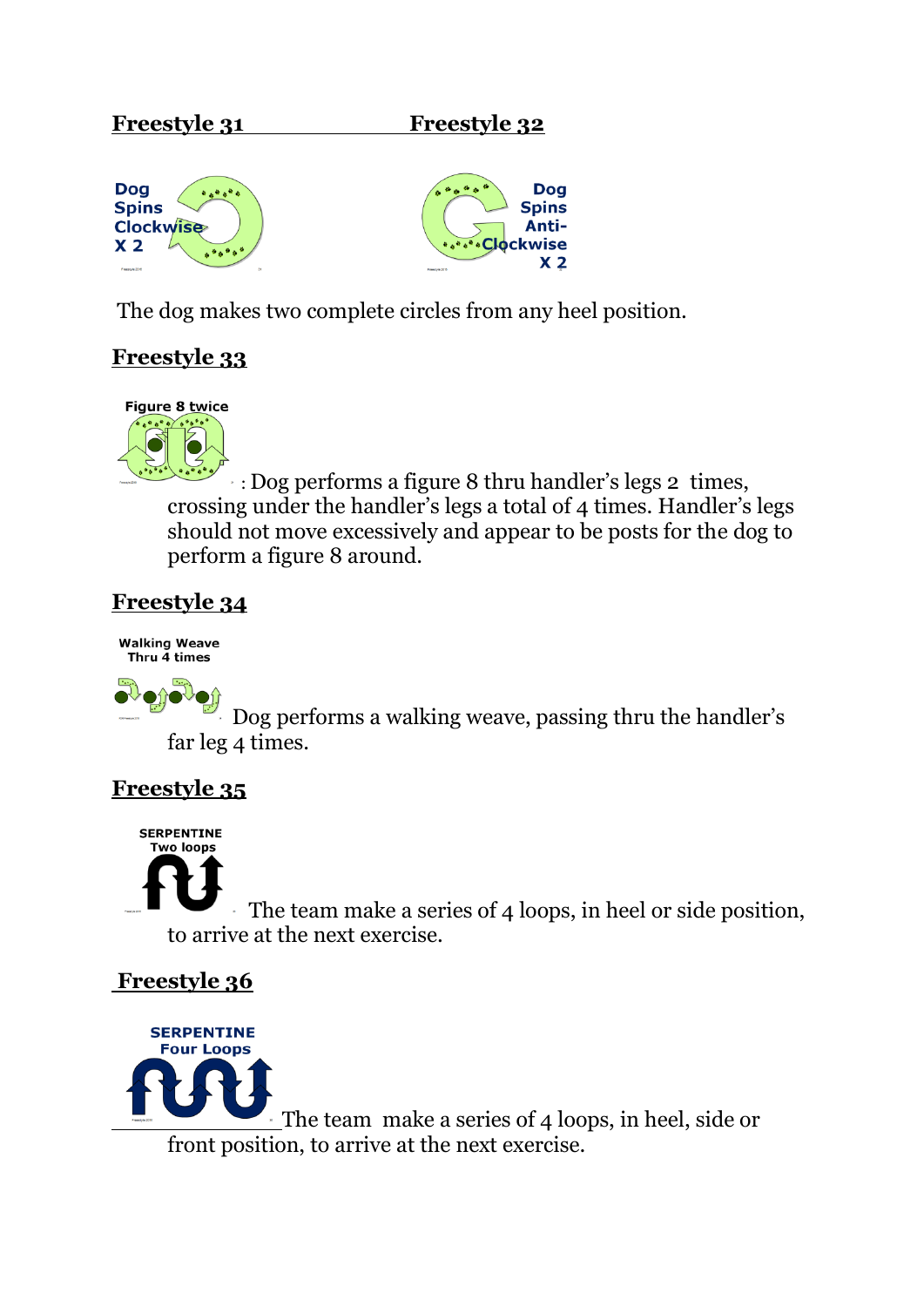# **FREE CHOICE SIGNS.**

Handler cues dog to perform any behaviour handler chooses, as long as it is safe. If a moving behaviour, it must be completed prior to the next sign. Handler must cue the dog to move back into original position on approach to the Freestyle sign, before continuing to next sign. Handler may carry prop or place at sign.

#### **Freestlye37**

#### **FREESTYLE POSE**

Examples - Sit, Down, Stand, Bow, Beg, paw work, cover eyes, play dead, stand on hind legs supported or unsupported.

#### **Freestyle 38**

#### **FREESTYLE ACTION**

Examples – Rollover, jump over arm, leg or other body part, through arm as hoop. Free jump or bounce. Get into or on object. Crawl. Collect article, deposit article. Props to be placed on course prior to commencement of round.

#### **Freestyle 39 and 40**

#### **FREESTYLE CHOICE**

Examples - Any of the above. Circle handler, handlers leg, circle prop.

Backwards moves, different heel postions from higher level.

## **Freestyle 41**

#### **SIT**

Handler remains in position, the dog sits.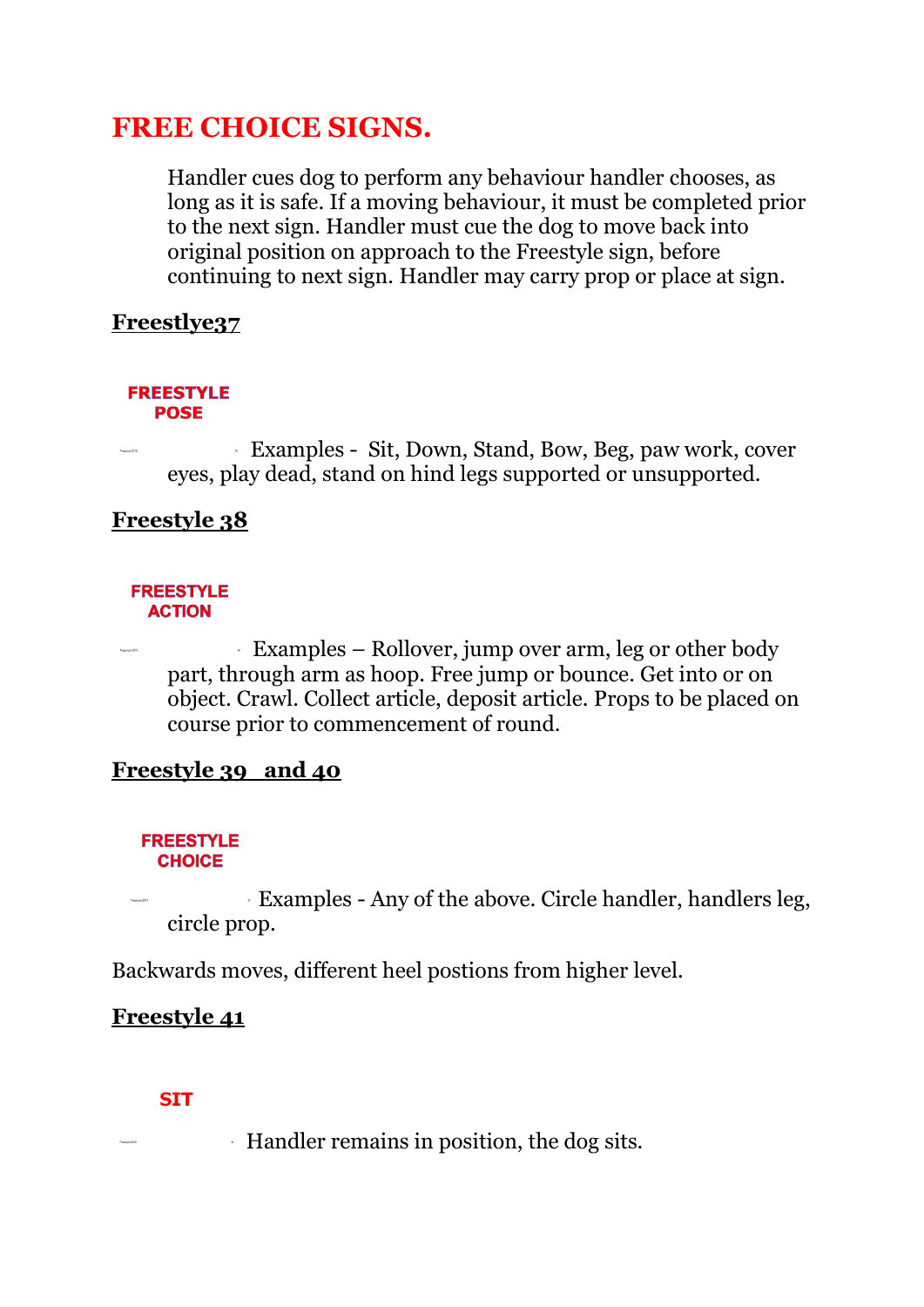#### **DOWN**

Handler remains in position, the dog downs.

#### **Freestyle 43**

#### **SIT PAW TO HAND**

Handler may move out of position to cue the paw to hand, then return to position before continuing.

#### **Freestyle 44**

#### **SIT PAW TO FOOT**

Handler may move out of position to cue the paw to foot. Return to position before continuing.

#### **Freestyle 45**

#### **PAW WORK** 4 PAW **MOVEMENTS**

Handler may move out of position to cue the paw work. Return to position before continuing.

## **Freestyle 46**

#### **POSE Hold for 4 Seconds**

Handler may move out of position to cue the pose. Return to position before continuing.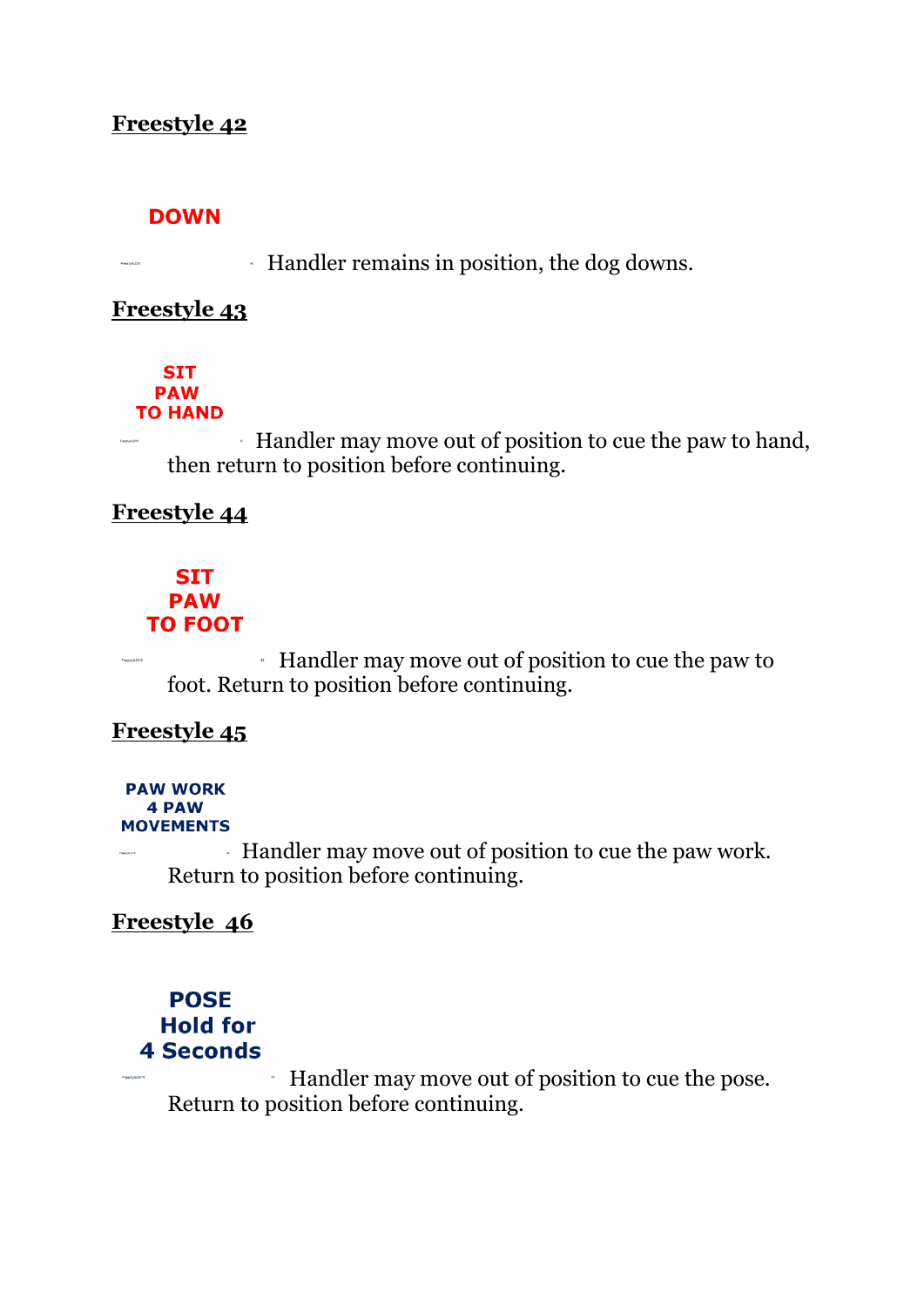

Dog is side right, team move to the left x 4 handler

steps.

## **Freestyle 48**



With the dog at heel left, team move to the right x 4 handler steps.

#### **Freestyle 49**



Handler cues dog behind and the team move forward for four handler steps.

#### **Freestyle 50**

Dog in heel **Pivot 180** Left Dogs front feet are pivot point

With the dog at heel left, the team make at 180 degree turn to the left. The dog's front feet are the pivot point.

## **Freestyle 51**

Dog in side Pivot 180 **Right** Dogs front feet are pivot point

With the dog at side right, the team make at 180 degree turn to the side. The dog's front feet are the pivot point.